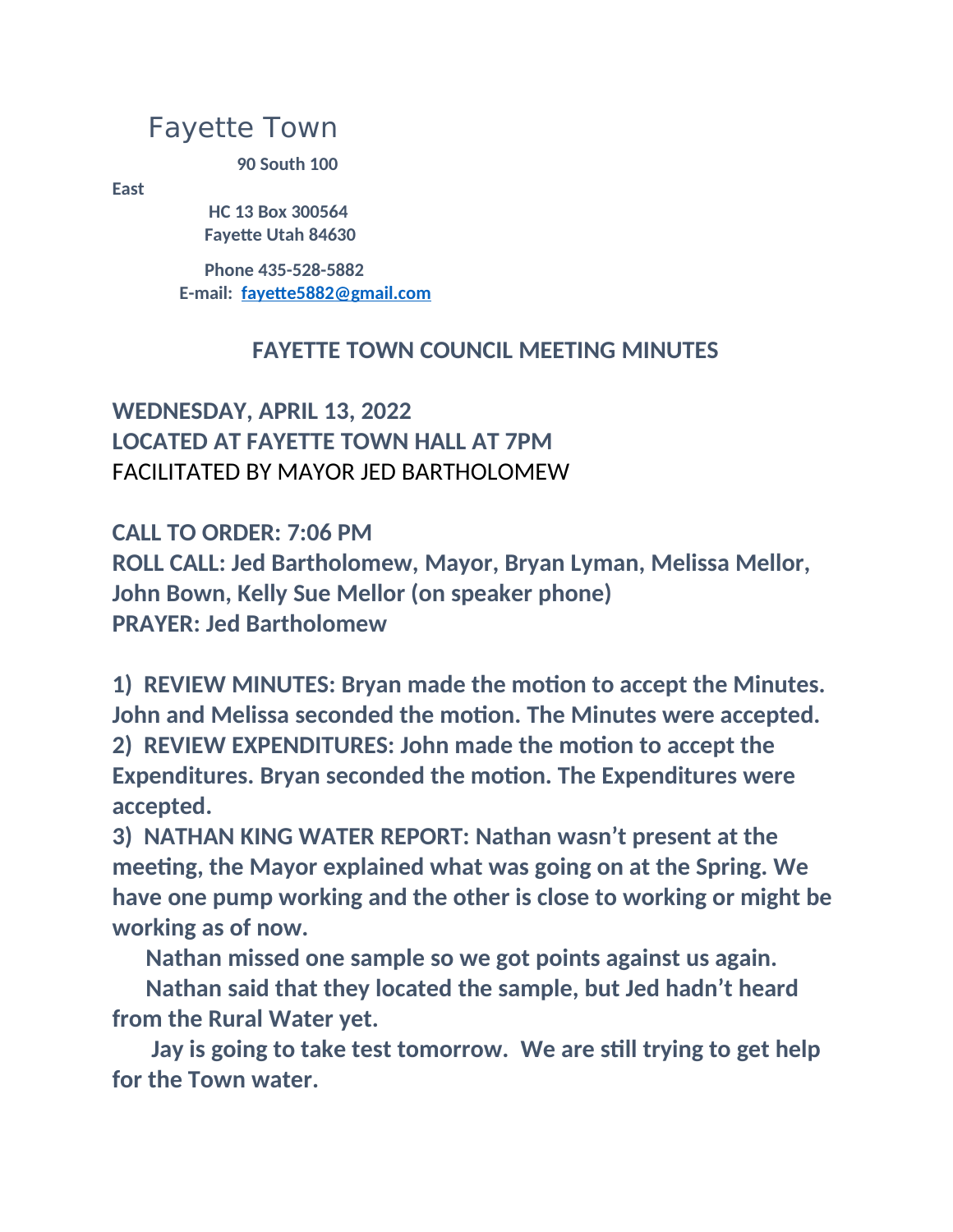**4) MARGENE MELLOR WOULD LIKE TO ADDRESS THE COUNCIL: Margene is helping with a program for Gunnison Community Cares. They are going to have a Community Fun Night on May 23, 2022 for all in the community. They are doing booth and they would like Fayette to donate 100 bottles of pop for the ring toss booth. John made the Motion to donate \$250 to the Community for the booth. Melissa seconded the motion. The motion passed.**

**5) FIRE DEPARTMENT: Jed attended the Fire Department meeting. They need more funds from the towns. Fayette donated a large amount from CARES so we won't be donating this time. Meetings will be held quarterly.**

**6) CLEAN-UP OF TOWN: We won't be doing a Town clean-up day. We can donate a treat to the Young Men and Young women if they do a clean-up project. They will let us know.**

**7) BUDGET: We need to have a CPA to help us with our budget twice a year. The Clerk will check with Rick Roberts again to see if they would do this for us, if not we will try someone else.**

**Kenton & Burdick and Mike Jorgensen were both mentioned. 8) REPLACING THE CEMENT IN THE ROADS: The cement culverts are going to be fixed this next month. Three of them need to be raised up so that it is a better drive. Cory Jensen is doing the job for us.**

**John made the Motion to donate \$100 to the Miss Gunnison Pageant. Melissa seconded the motion. Motion passed.**

**CITIZEN'S CONCERNS: Dave Wood was in attendance and asked if we had a "Dark Sky Ordinance" in Town. There is one house that is leaving on lights all night and it seems to be a problem.**

**Bryan will talk to the citizen and see if they can turn down their lights.**

**EMERGENCY SESSION (If needed)**